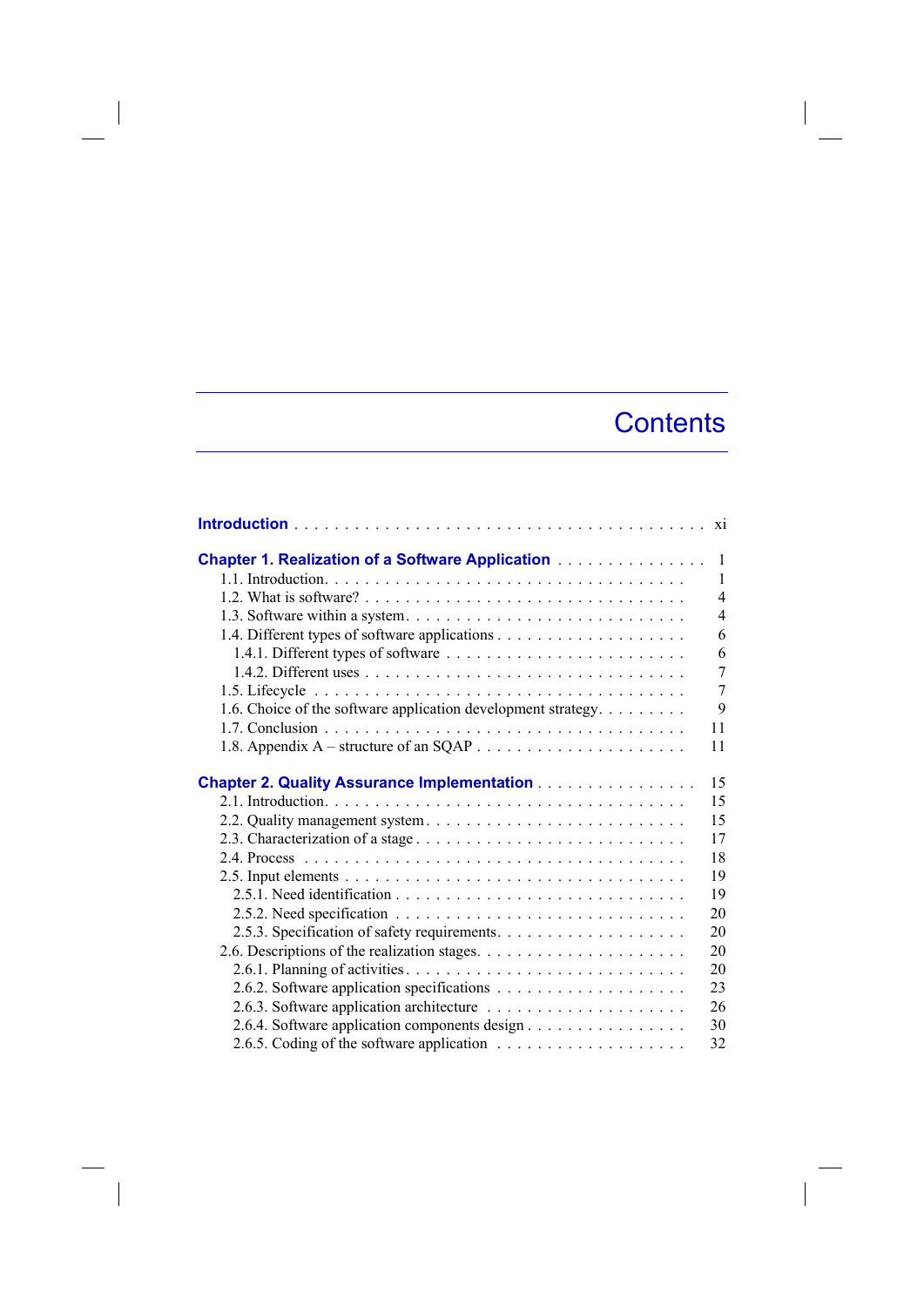$\overline{\phantom{a}}$ 

 $\begin{array}{c} \hline \end{array}$ 

|                                   | 32 |
|-----------------------------------|----|
|                                   | 34 |
|                                   | 36 |
|                                   | 37 |
|                                   | 38 |
|                                   | 39 |
|                                   | 41 |
|                                   | 41 |
|                                   | 45 |
|                                   | 45 |
|                                   | 46 |
|                                   | 46 |
|                                   | 47 |
|                                   | 49 |
|                                   | 49 |
|                                   | 49 |
|                                   | 51 |
|                                   | 51 |
|                                   | 53 |
|                                   | 54 |
| <b>Chapter 5. Human Resources</b> |    |
|                                   | 57 |
|                                   | 57 |
|                                   | 60 |
|                                   | 62 |
|                                   | 64 |
|                                   | 65 |
|                                   | 65 |
|                                   | 66 |
| <b>Chapter 6. Management of</b>   |    |
|                                   | 67 |
|                                   | 67 |
|                                   | 68 |
|                                   | 68 |
|                                   | 73 |
|                                   | 74 |
|                                   | 74 |
|                                   | 76 |
|                                   | 79 |

 $\overline{\phantom{a}}$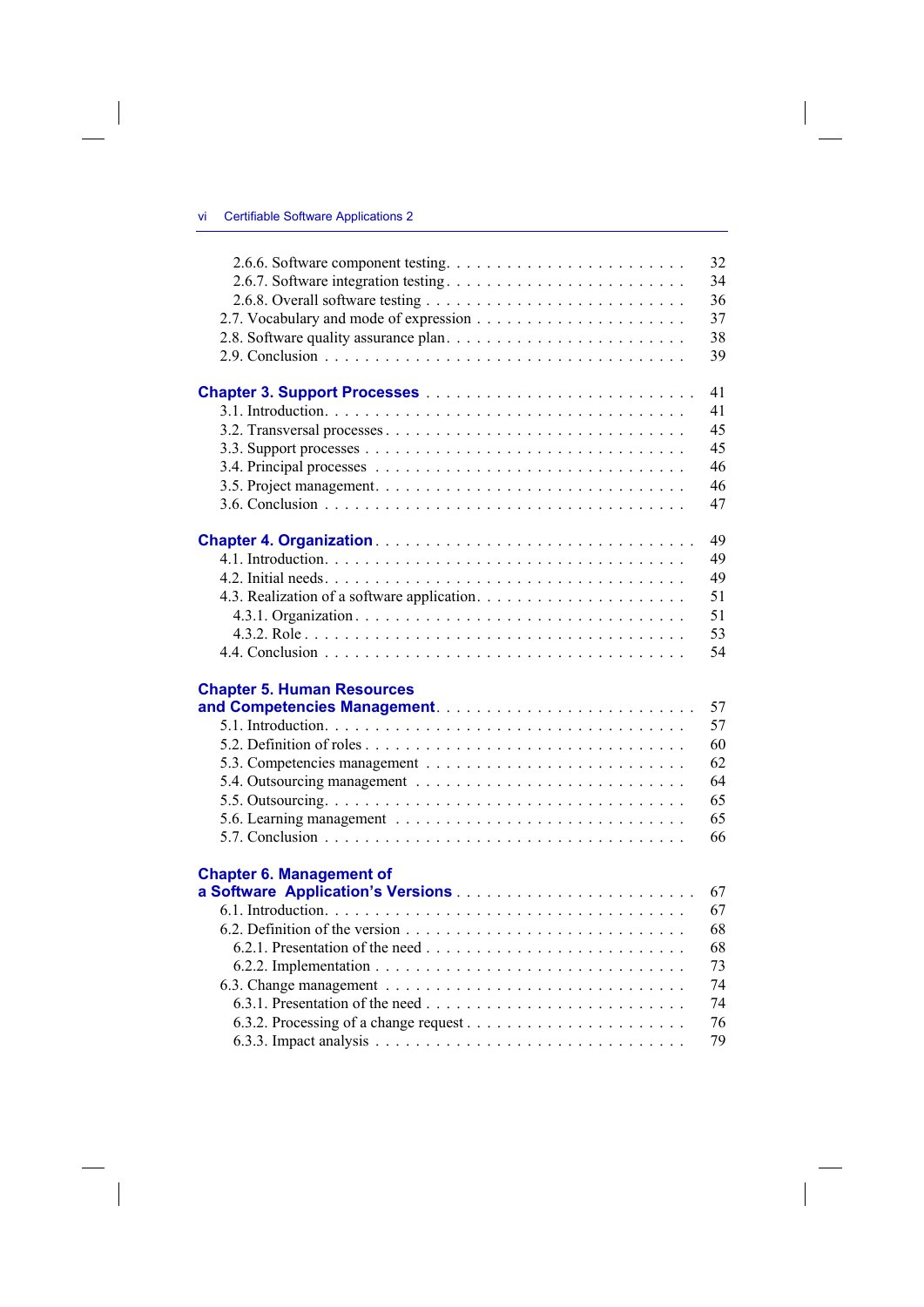$\overline{\phantom{a}}$ 

| 81<br>81<br>82<br>83<br>84<br>85<br>87<br>87<br>88<br>88<br>89<br>90<br>90<br>91<br>92<br>93<br>7.3.5. Generic software and instantiated software.<br>93<br>94<br>96<br>97<br>97<br>98<br>98<br>8.2.2. Archiving of sources and other<br>98<br>99<br>100<br>100<br>101<br><b>Chapter 9. Maintenance of</b><br>103<br>103<br>104<br>105<br>105 |                                           | 81 |
|-----------------------------------------------------------------------------------------------------------------------------------------------------------------------------------------------------------------------------------------------------------------------------------------------------------------------------------------------|-------------------------------------------|----|
|                                                                                                                                                                                                                                                                                                                                               |                                           |    |
|                                                                                                                                                                                                                                                                                                                                               |                                           |    |
|                                                                                                                                                                                                                                                                                                                                               |                                           |    |
|                                                                                                                                                                                                                                                                                                                                               |                                           |    |
|                                                                                                                                                                                                                                                                                                                                               |                                           |    |
|                                                                                                                                                                                                                                                                                                                                               |                                           |    |
|                                                                                                                                                                                                                                                                                                                                               |                                           |    |
|                                                                                                                                                                                                                                                                                                                                               |                                           |    |
|                                                                                                                                                                                                                                                                                                                                               |                                           |    |
|                                                                                                                                                                                                                                                                                                                                               |                                           |    |
|                                                                                                                                                                                                                                                                                                                                               |                                           |    |
|                                                                                                                                                                                                                                                                                                                                               |                                           |    |
|                                                                                                                                                                                                                                                                                                                                               |                                           |    |
|                                                                                                                                                                                                                                                                                                                                               |                                           |    |
|                                                                                                                                                                                                                                                                                                                                               |                                           |    |
|                                                                                                                                                                                                                                                                                                                                               |                                           |    |
|                                                                                                                                                                                                                                                                                                                                               |                                           |    |
|                                                                                                                                                                                                                                                                                                                                               |                                           |    |
|                                                                                                                                                                                                                                                                                                                                               |                                           |    |
|                                                                                                                                                                                                                                                                                                                                               |                                           |    |
|                                                                                                                                                                                                                                                                                                                                               |                                           |    |
|                                                                                                                                                                                                                                                                                                                                               |                                           |    |
|                                                                                                                                                                                                                                                                                                                                               |                                           |    |
|                                                                                                                                                                                                                                                                                                                                               |                                           |    |
|                                                                                                                                                                                                                                                                                                                                               |                                           |    |
|                                                                                                                                                                                                                                                                                                                                               |                                           |    |
|                                                                                                                                                                                                                                                                                                                                               |                                           |    |
|                                                                                                                                                                                                                                                                                                                                               |                                           |    |
|                                                                                                                                                                                                                                                                                                                                               |                                           |    |
|                                                                                                                                                                                                                                                                                                                                               |                                           |    |
|                                                                                                                                                                                                                                                                                                                                               |                                           |    |
|                                                                                                                                                                                                                                                                                                                                               |                                           |    |
|                                                                                                                                                                                                                                                                                                                                               |                                           |    |
|                                                                                                                                                                                                                                                                                                                                               |                                           |    |
|                                                                                                                                                                                                                                                                                                                                               |                                           |    |
|                                                                                                                                                                                                                                                                                                                                               |                                           |    |
|                                                                                                                                                                                                                                                                                                                                               |                                           |    |
|                                                                                                                                                                                                                                                                                                                                               |                                           |    |
|                                                                                                                                                                                                                                                                                                                                               | 9.3.2. Constraints related to maintenance |    |
| 106                                                                                                                                                                                                                                                                                                                                           |                                           |    |
| 108                                                                                                                                                                                                                                                                                                                                           |                                           |    |
| 108                                                                                                                                                                                                                                                                                                                                           |                                           |    |

 $\overline{\phantom{a}}$ 

 $\mathcal{L}^{\mathcal{L}}$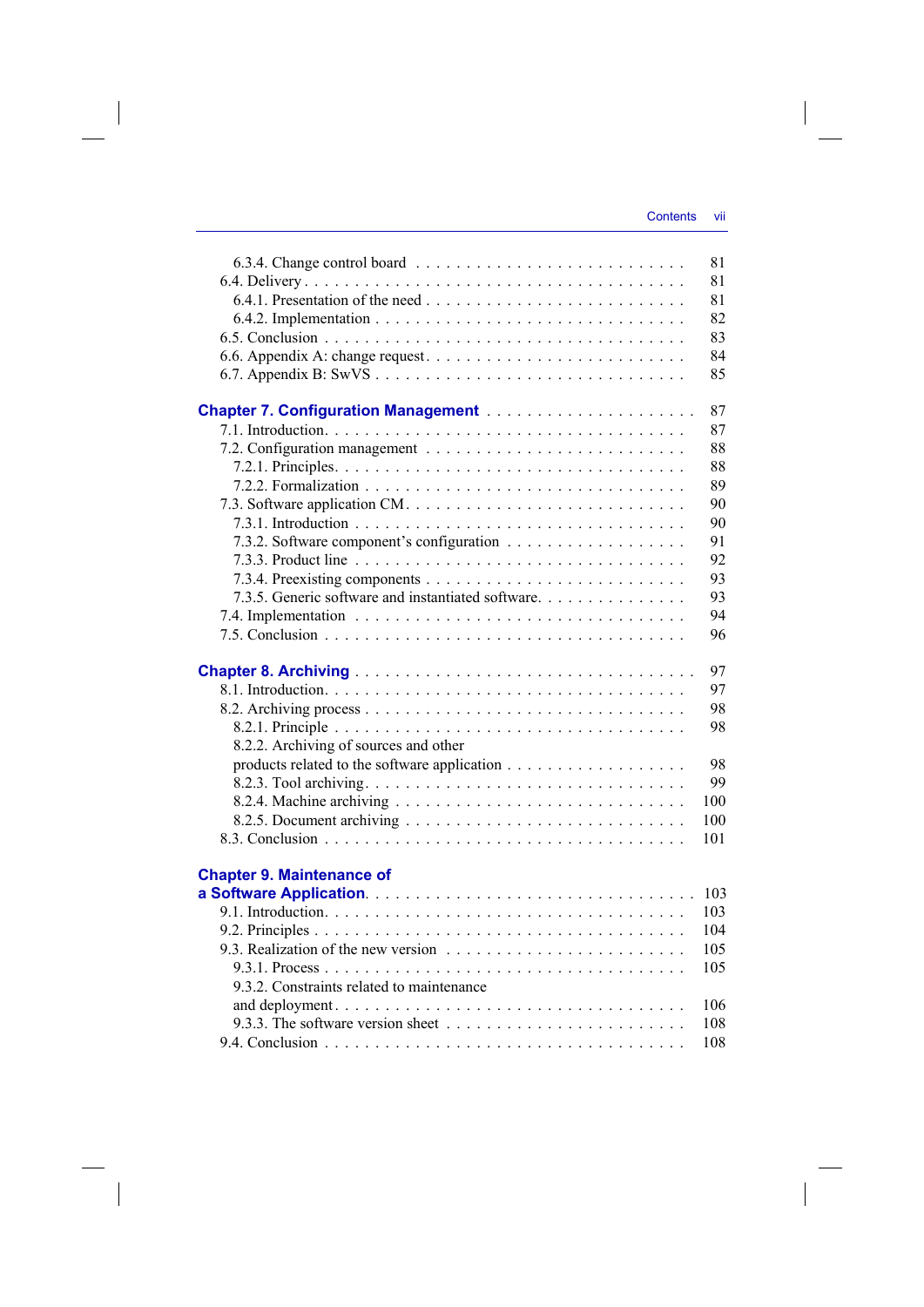## **Chapter 10. Deployment of**

 $\overline{\phantom{a}}$ 

|                                 | 109 |
|---------------------------------|-----|
|                                 | 109 |
|                                 | 109 |
|                                 | 110 |
|                                 | 112 |
|                                 | 113 |
|                                 |     |
|                                 | 115 |
|                                 | 115 |
|                                 | 116 |
|                                 | 116 |
|                                 | 119 |
|                                 | 121 |
|                                 | 122 |
|                                 | 122 |
|                                 | 152 |
|                                 | 157 |
|                                 | 157 |
|                                 | 158 |
|                                 | 160 |
|                                 |     |
|                                 | 163 |
|                                 | 163 |
|                                 | 164 |
|                                 | 165 |
|                                 | 165 |
|                                 | 167 |
|                                 | 167 |
|                                 | 169 |
|                                 |     |
| Chapter 13. Tools Qualification | 171 |
|                                 | 171 |
|                                 | 172 |
|                                 | 172 |
|                                 | 172 |
|                                 | 179 |
|                                 | 180 |
|                                 | 181 |
| 13.3.3. Implementation of       |     |
|                                 | 183 |
|                                 | 192 |
|                                 | 192 |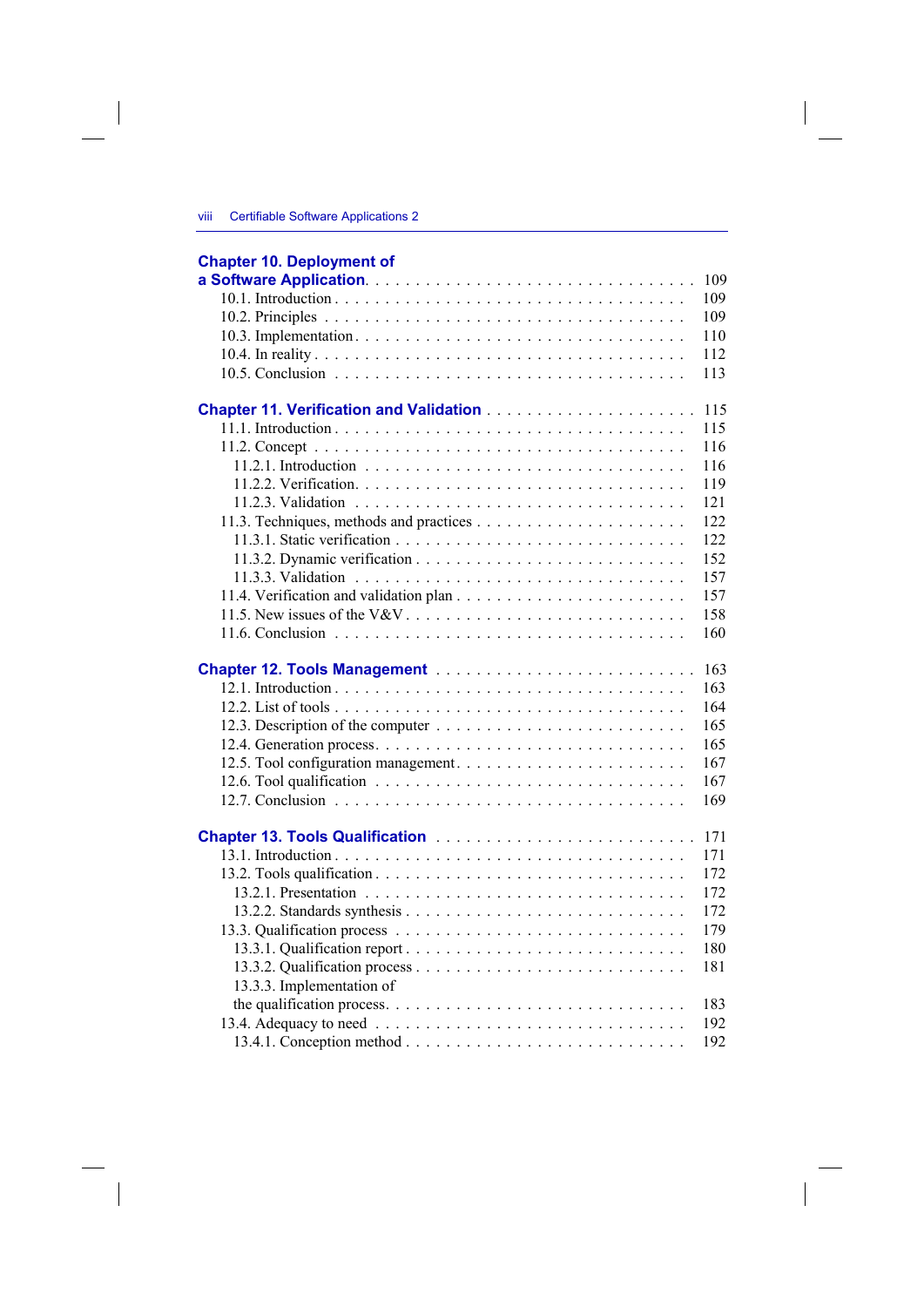|                                                                                                | 193  |
|------------------------------------------------------------------------------------------------|------|
|                                                                                                | 193  |
|                                                                                                | 194  |
|                                                                                                | 194  |
|                                                                                                | 195  |
|                                                                                                | 195  |
|                                                                                                | 196  |
|                                                                                                | 196  |
|                                                                                                | 196  |
| 13.6.3. Qualification of non-commercial tools                                                  | 196  |
|                                                                                                | 197  |
| <b>Chapter 14. Data Configured</b>                                                             |      |
|                                                                                                | 199  |
|                                                                                                | 199  |
|                                                                                                | 200  |
|                                                                                                | 202  |
|                                                                                                | 202  |
|                                                                                                | 207  |
|                                                                                                | 209  |
|                                                                                                | 211  |
|                                                                                                | 212  |
|                                                                                                | 212  |
| 14.4.2. What the CENELEC standard does not say.                                                | 214  |
|                                                                                                | 216  |
|                                                                                                | 216  |
| 14.5.2. Presentation of section 8 of                                                           |      |
| the CENELEC EN 50128:2011 standard                                                             | 218  |
|                                                                                                | 222  |
|                                                                                                | 222  |
|                                                                                                | 230  |
|                                                                                                | 230  |
|                                                                                                | 235  |
|                                                                                                | 238  |
| 14.6.6. The application's integration                                                          |      |
|                                                                                                | 2.44 |
| 14.6.7. Validation and evaluation of                                                           |      |
| the application $\ldots \ldots \ldots \ldots \ldots \ldots \ldots \ldots \ldots \ldots \ldots$ | 245  |
| 14.6.8. Procedures and application                                                             |      |
|                                                                                                | 246  |
|                                                                                                | 246  |
|                                                                                                | 247  |